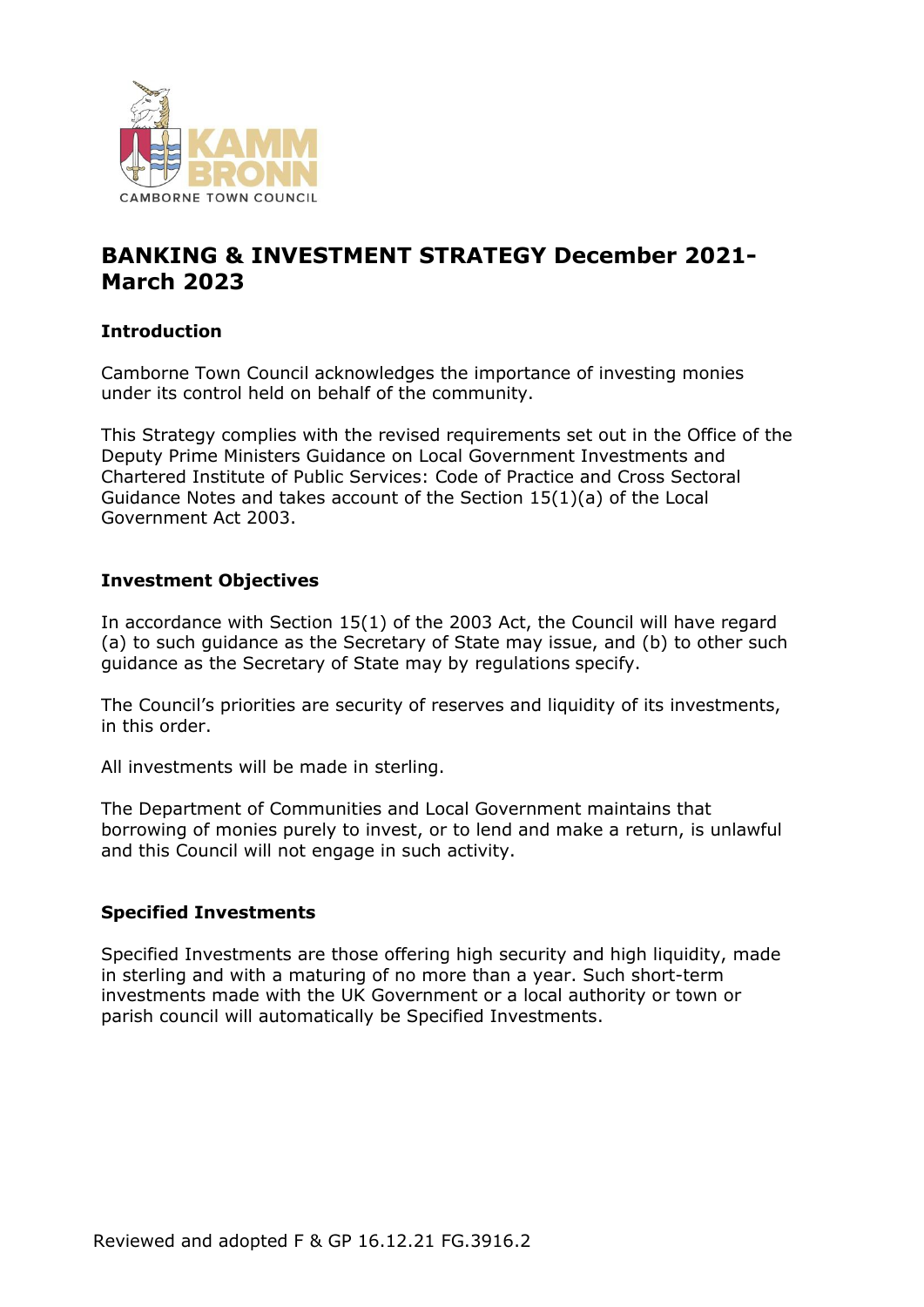## **Strategy**

The Council shall continue to use a current account with the Unity Trust Bank for its day-to-day transactions. This account will normally operate with a credit balance. In the event that, on any day the account is overdrawn, the RFO will decide whether it is more economic to transfer funds, incur a penalty charge or arrange for a temporary overdraft facility; or a combination of these actions. In any event the account will be put back into surplus at the earliest opportunity.

In addition to the primary current account, the Council has placed a sum of £75,000 in an alternative current account (currently held in reserves) as mitigation against a future financial crisis; resulting in the loss or inability to access monies held in the primary current account.

Surplus funds may be invested in the money market, in a Specified Investment. Alternatively, an investment may be made into the CCLA Public Sector Deposit Fund.

#### **Non-Specified Investments**

Given the current unpredictability and uncertainties surrounding nonspecified investments such as the money market, stocks & shares and cryptocurrency, Camborne Town Council will not use these financial instruments for the foreseeable future. The Council will, however, monitor these potential investment options as they become more secure and reliable.

#### **Liquidity of Investments**

The Council will determine the maximum periods for which funds may prudently be committed so as not to compromise liquidity.

#### **Long Term Investments**

Long term investments are defined in the Guidance as greater than 36 months.

The Council does not currently hold any long-term investments.

#### **Risk**

The Council will monitor the risk of loss on investments by review of credit ratings on a regular basis. The Council will only invest in institutions of high credit quality – based on information from approved credit rating agencies.

Investments will be spread over different providers where appropriate to minimise risk.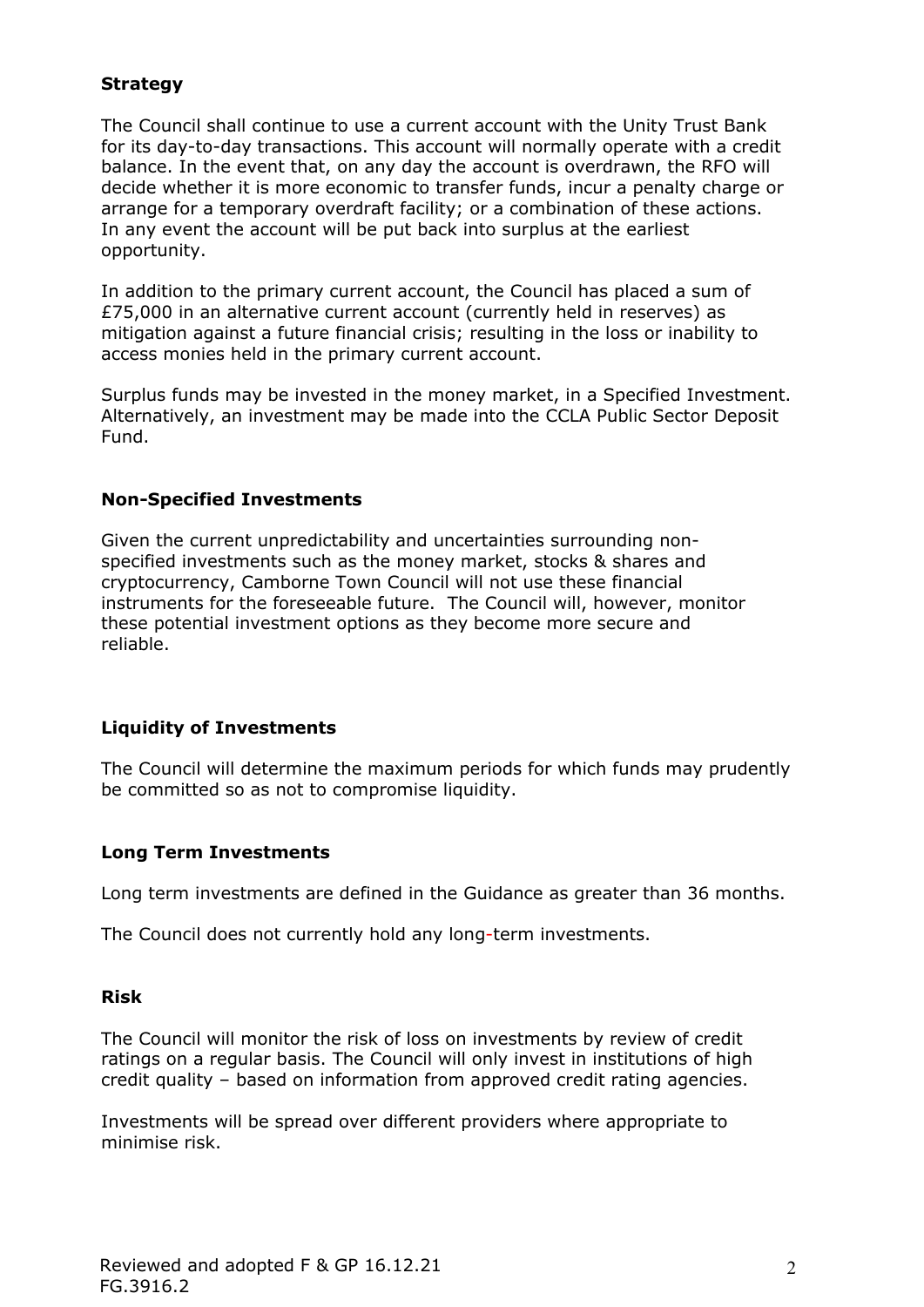#### **Non-Financial Investments**

The Council does not hold any non-financial investments. These are nonfinancial assets that are held primarily or partially to generate a profit.

## **Borrowing in Advance of Need**

In accordance with the Prudential Code, this Council will not borrow more than, or in advance of, it's need, in order to profit from the investment of the extra sums borrowed.

## **Loans**

The Council does not make any loans to any external bodies.

## **End of Year Investment Report**

Investment forecasts for the coming financial year were accounted for when the budget was prepared. During the financial year the amount the Council has invested will be reported at each meeting of the Finance & General Purposes Committee as part of the Management Accounts Reports.

# **Capacity, Skills and Knowledge**

This Council is committed to an ongoing programme of training and development to ensure Members have sufficient knowledge and understanding to make informed decisions.

#### **Treasury Management Advice**

In the event of a significant long-term increase in reserves the Council will seek treasury management advice from an independent external expert.

Such as:-

- The principle local authority
- Specialist treasury management advisory firms-who specialise in local authority and local town and parish councils.
- Other independent financial advisors with expertise in advising business and individuals with significant cash sums to manage and invest.